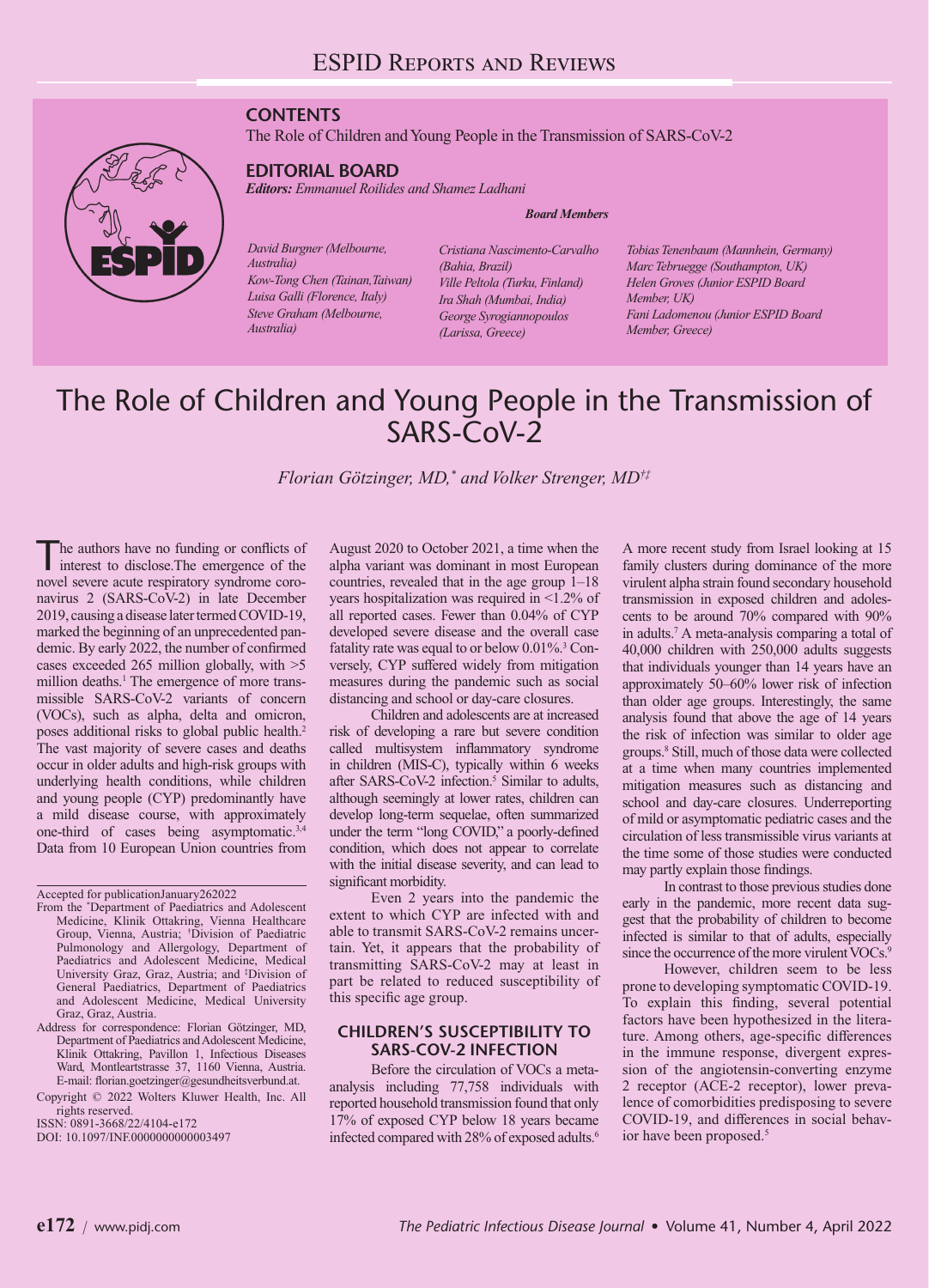## **INFECTIVITY OF CHILDREN**

Compared with the lower risk of developing severe disease or symptoms at all, the question whether CYP are naturally less infective than older age groups and their potential to drive SARS-CoV-2 transmission, is discussed with much more controversy since the beginning of this pandemic.

Although PCR-based studies comparing nasopharyngeal viral loads of CYP and adults reveal conflicting results, some authors have emphasized that even with comparable viral loads, asymptomatic individuals may be less likely to transmit SARS-CoV-2 as a result of both early virus clearance and less production and emission of infective aerosols.10 A recent meta-analysis including results of 3385 individuals showed that compared with symptomatic COVID-19 patients, asymptomatic individuals experience a 55% shorter viral RNA shedding time. Furthermore, subgroup analysis of the same review revealed a significantly shorter shedding time in individuals under the age of 18 years compared with adults.<sup>11</sup> In addition, there is evidence that asymptomatic individuals may neutralize the virus more rapidly, and are up to 42% less likely to spread SARS-CoV-2.<sup>6,11</sup>

Since the beginning of the pandemic, findings of studies focusing on transmission have varied widely, especially when they focused on CYP. Given the generally less severe course of COVID-19 in children and a large proportion of asymptomatic cases, SARS-CoV-2 is likely to be substantially underreported in this age group.<sup>2</sup> Nonetheless, high-quality evidence is difficult to generate as PCR-based studies are unable to make firm assumptions about whether the detected RNA fragments in a sample reflect replication-competent particles. Additionally, viral loads in nasopharyngeal specimens seem to fluctuate during the course of infection and are not necessarily reflecting infectiousness. Poor understanding of antibody response to SARS-CoV-2 infection, especially in oligo- or asymptomatic patients, complicate the interpretation of seroprevalence studies.<sup>11</sup>

CYP represent a very heterogeneous group regarding basic physiology and functioning of the immune system.<sup>2</sup> So far, published data on the role of children in transmitting SARS-CoV-2 show highly variable transmission rates, potentially due to variations in SARS-CoV-2 prevalence in the community and implemented mitigation measures at the time of the study, differing strategies for detecting secondary cases and variable adherence to infection control measures in households and child-care facilities.<sup>2</sup> In addition, the predominance of different VOCs and their impact on transmission also have to be taken into account.<sup>12</sup>

### **HOUSEHOLD TRANSMISSION**

A Canadian study investigating 6280 pediatric index cases in households between June and December 2020 found that children under 3 years of age were least likely to be an index case, whereas siblings and caregivers for the same group showed the highest risk for secondary infection. In contrast, the risk of being the household's SARS-CoV-2 index case increased with age.13 Compared with the time of alpha dominance, household secondary attack rate with the delta VOC increased throughout all age groups by 70%. Even then, individuals below 30 years of age infected fewer household members then all the other age groups.12

From studying other respiratory viruses such as respiratory syncytial virus (RSV), it is widely accepted that proximity and time of exposure have a positive relation with the probability of infection.<sup>14</sup> Although toddlers and young children have a smaller volume of expired air, parents and other household members will likely stay close to young children to provide care and comfort. Successful implementation of mitigation measures such as mask wearing or adequate hand hygiene might be challenging for parents when looking after a sick child, especially toward the younger age spectrum.13,14 In older children and adolescents, it is easier to implement mitigation measures. However, from adolescence onward individuals develop lung capacities similar to adults and importantly, have a greater range of social interaction outside the household they live in, potentially resulting in a more prominent role in propagating transmission.<sup>14</sup>

#### **SCHOOL OR CHILD-CARE TRANSMISSION**

Existing data on transmission in educational settings are highly inconsistent. Those data are likely influenced by differences in implemented public health measures at the time of data collection, rates of community transmission, availability of vaccines and vaccination rates, and circulating virus strains.<sup>2</sup> Although SARS-CoV-2 transmission in schools and nurseries has been extensively documented, the risk of transmission to and from children in those settings appears to be low, especially before adolescence. In particular, at times of low transmission rates in the community and—more importantly—when public health measures are implemented at schools, such as improved ventilation, mask wearing and physical distancing.15 Based on first principles, it is likely that once viral activity in the community increases, transmission in schools also increases. However, a large UK study found that the majority of school outbreaks were caused by members of staff, rather than school pupils.<sup>16</sup>

Extracurricular activities such as overnight camps seem to pose an increased risk for transmission, especially when compliance with physical distancing and mask wearing is low.<sup>15</sup>

With the emergence of the highly transmissible delta variant schools again became a focus of public and expert discussions regarding their role in driving the pandemic. Notably, a data analysis of 783 schools in the United States done at a time when the delta strain was dominant that included data of 59,561 students and 11,854 teaching personnel from kindergarten to grade 12 found that the risk of within-school transmission was lower than the risk of transmission in the community. The US counties included in this study had an average rate of 47% fully vaccinated citizens during the study period. At schools distancing of at least 3 feet was recommended, mask wearing was obligatory and quarantine was enforced for close contacts of cases. Importantly, institutions where the suggested public health measures were implemented stringently experienced very low rates of in-school transmission, even with cases rising exponentially in the community. Nonetheless, it has to be noted that the secondary attack rate during the period of delta predominance was estimated to be 2.6% compared with 1% when the  $\alpha$  strain was dominant.<sup>17</sup>

#### **CONCLUSIONS**

Children and young people have received far less attention than adults since the start of the pandemic. While CYP show the lowest burden of disease with regards to severity and long-time sequelae, the physical, mental and economical damage to this age group, mainly caused by public health mitigation measures, should not be underestimated. Although the available data regarding the role of CYP in SARS-CoV-2 transmission are inconsistent, there is no convincing evidence to date, 2 years into the pandemic, that children are key drivers of the pandemic.

The existing data support that even with the occurrence of highly transmissible VOCs educational and child-care settings are relatively safe spaces if prevention strategies are adhered to. This should be taken into account by public health experts and health authorities, especially in the light of a worldwide omicron VOC wave, when making decisions about mitigation strategies.

#### **REFERENCES**

1. WHO. WHO Coronavirus (COVID-19) Dashboard [Internet]. 2021. Available from: <https://covid19.who.int/>. Accessed January 10, 2022.